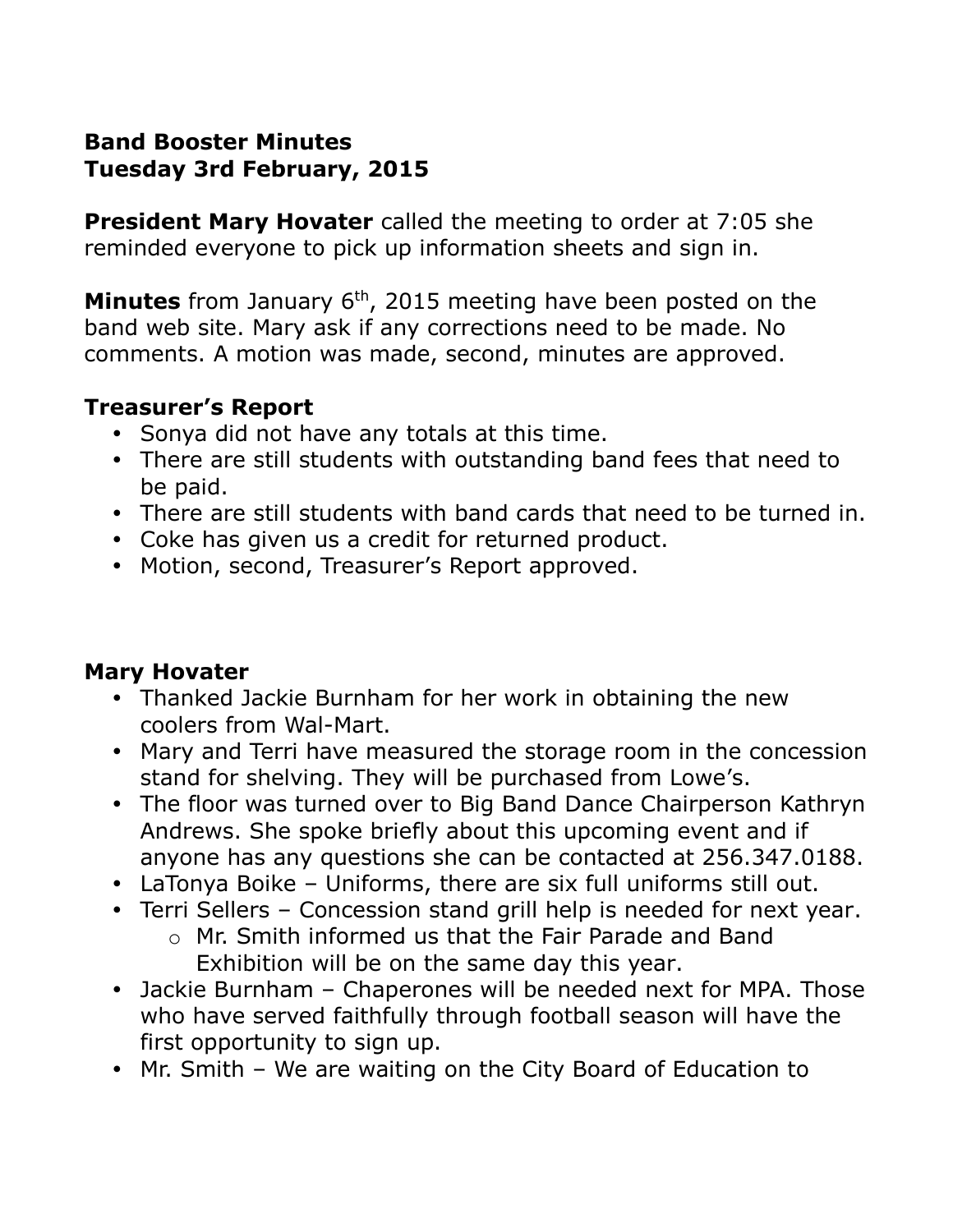decide if they will be helping us with the cost of repairs to the band truck. We are in need of a driver for MPA, John Sisk said he would tentatively volunteer for this duty.

• Mary Hovater – the booster Facebook page has been created, please like it to help stay informed and to keep up to date.

## **Mrs. Bean**

- Mr. Smith gave Mrs. Bean's report in her absence.
- We had 24 CMS band students attend the All County Honor Band.
	- o Top 25% included: Emily Adkins on Flute, Tessa Adkins & Lyndsey Elrod on Clarinet, Jessika Franks on Trumpet, Ayuka Shichinohe (She-Chi-no-hey) on trombone.
	- o First Chairs included: Piper Hempfling on Flute, Ivy Falcon on Bass Clarinet, Laiklyn Jones on Alto Saxophone, Jady Pipes on Tenor Saxophone, and Avery Barnett on Trombone.
	- o Special Mention: We also had the 2nd chair in two of the sections where we had the first chair and there was only 1/2 point difference in these positions. Jady Pipes achieved a perfect score and Piper Hempfling and Emma Mansour were 1/2 point away from a perfect score.
- Congratulations to all of our students for representing the Cullman Band so well both on and off the stage.
- The CMS Jazz Band will practice after school this Thursday 3:20- 4:30
- February 10th CMS Band students will hold a "help session" for beginning band students after school from 3:20-4:30 in the CMS Band Room.
- February 23rd CMS front line practice begins after school 3:30- 4:45 pm for students interested in auditioning for majorette, color guard, and dance line. Auditions for these positions as well as drum major will be held March 5th.
- The cutoff date for scale pass offs (to qualify for an award) is March 20th.
- Weather permitting the CMS Beginning and Advanced Band Spring Concert/Cookout will be held at Depot Park/Festhalle on April 10th. (CHS Auditorium will not be ready) Please let Mrs.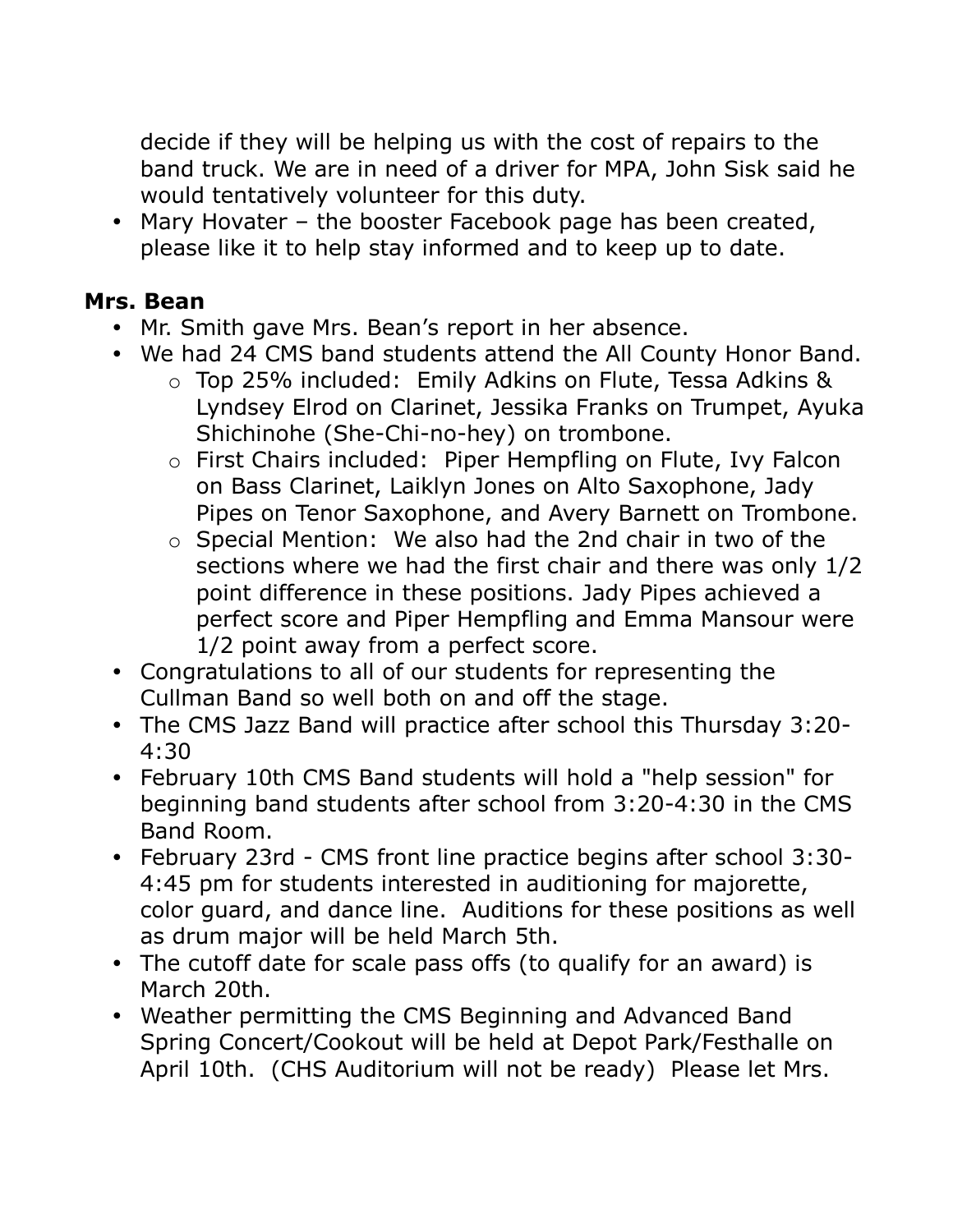Bean know if you can help with cooking and/or serving.

 The Beginning and Advanced Band Banquet will be on April 24th in the banquet room at CRMC.

# **Mr. Smith**

- Four students were recognized for their All State accomplishments; Aaron Pipes, Brad Hummel, Emily Dale, and Anna Claire Tucker. These students along with Miles McElroy also received District Honor Band recognition.
- Went over the calendar, noting District Honor Band February 20<sup>th</sup> and 21<sup>st</sup> at Russellville High School, and MPA. Actual MPA date has not yet been assigned, as soon as it is, Mr. Smith will pass along this information.
- Working on March Jazz Band performances at East and West Elementary.
- Strawberry festival performance date may possibly be changed.
- Referenced the Jazz Band trip itinerary, all money for this trip is due by February 27<sup>th</sup>.
	- $\circ$  LaTonya Boike will Jazz Band members be wearing suspenders and bow tie? Mr. Smith – No, polo shirts, and khakis.
- The Big Band Dance is this Friday night, February  $6<sup>th</sup>$ . The Jazz Band will be performing 35 tunes, it is a great community event.

## **Mr. McDowell**

- Remarked on the flyers for the Alabama Day of Percussion, one bus will be taken and chaperones will be needed.
- At the March booster meeting the percussion ensemble will perform for those attending the meeting.
- Paperwork has been submitted for approval to attend UAB clinic on March 16<sup>th.</sup> Five to seven chaperones will be needed.
- April  $8<sup>th</sup>$  performance during bearcat period.
- April  $16<sup>th is</sup>$  the date for Dinner with the Drumline Soup-Off. Mr. McDowell requested that anyone willing to help with this event to please stick around at the conclusion of the booster meeting for a